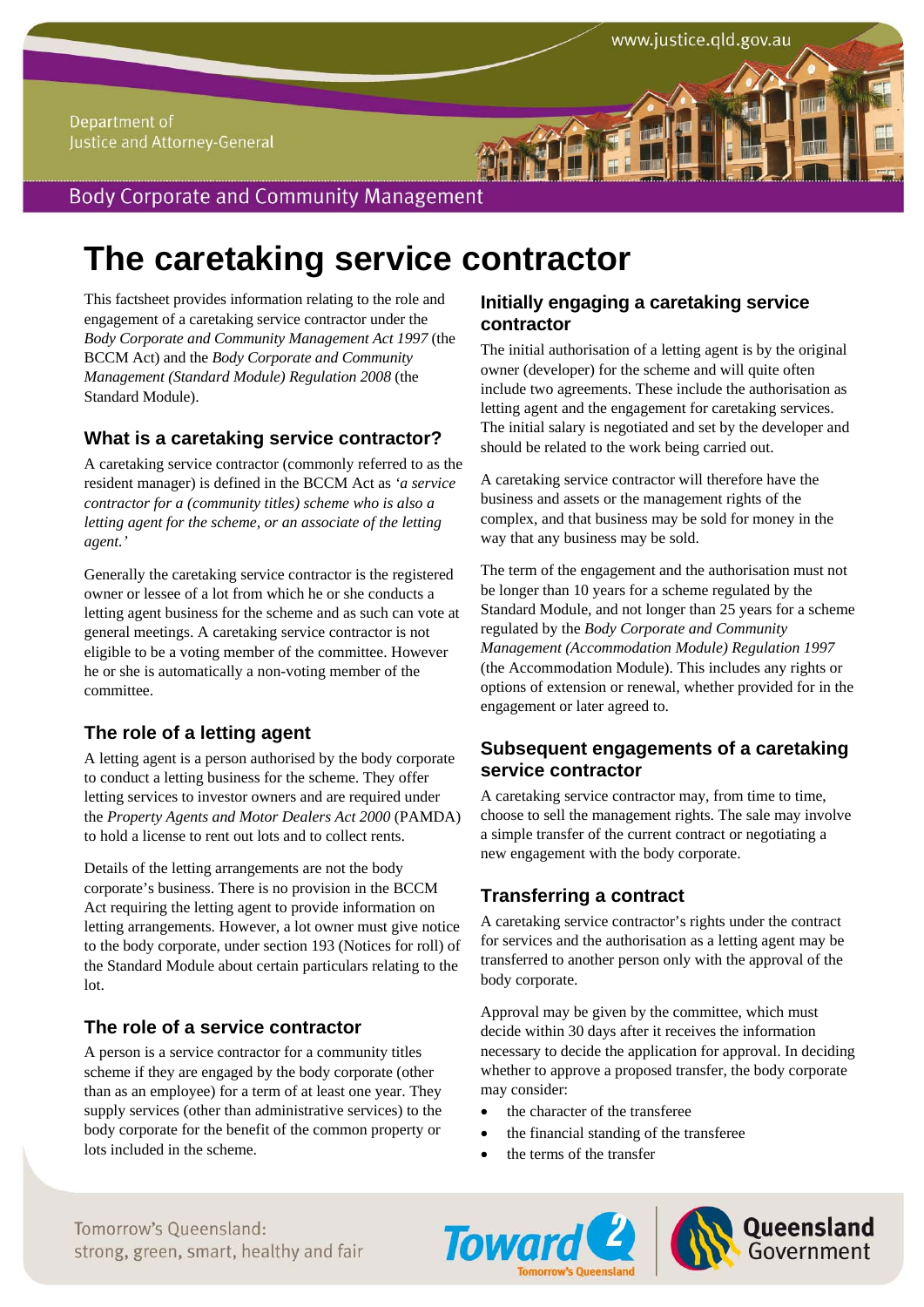- the competence, qualifications and experience of the transferee and
- any training which the transferee and any related persons have undertaken.

**Note:** approval may not be unreasonably withheld.

A transfer fee is payable by the service contractor or letting agent upon transfer of the engagement or authorisation if the transfer is sought within two years (the prescribed period\*) of the initial contract date.

The transfer fee will be either:

- three per cent of the fair market value for the transfer if the transfer is approved in the first year after the initial contract date; or
- two per cent of the fair market value for the transfer if the transfer is approved after the first year after the initial contract date.

However, the service contractor or letting agent may ask that the transfer fee be waived because of genuine hardship. The service contractor or letting agent must give the body corporate information or documents to support any claim of genuine hardship.

\* See Standard Module section 124 "Definitions"

## **Engagements and contract amendments**

The body corporate may engage a caretaking service contractor by a new engagement for services and a new authorisation as a letting agent. It may also approve amendments to existing contracts.

The new engagement, authorisation or amendment must be approved by an ordinary resolution of the body corporate at a general meeting.

**Note:** a vote by proxy may not be exercised, and the motion must be decided by secret ballot.

The notice of the general meeting must include:

- for a new engagement or authorisation the terms of the engagement or authorisation including any rights of extension or renewal, or
- for an amendment to a current contract an explanatory note in the approved form (BCCM Form 20) explaining the nature of the amendment.

The new contract of engagement, authorisation or amendment must:

- be in writing
- state the term of the engagement
- state the functions authorised to be carried out
- state the basis on which payment is determined.

The term of the engagement and the authorisation must not be longer than 10 years for a scheme regulated by the

Standard Module, and not longer than 25 years for a scheme regulated by the Accommodation Module. This includes any rights or options of extension or renewal, whether provided for in the engagement or later agreed to.

#### **Codes of conduct**

A caretaking service contractor must comply with both the *Code of Conduct for Body Corporate Managers and Caretaking Service Contractors* (BCCM Act Schedule 2) and the *Code of Conduct for Letting Agents* (BCCM Act Schedule 3).

The codes are taken to be automatically included in the terms of the contract of engagement and prevails if there is an inconsistency between a provision of the codes and another term of the contract.

Some of the standards included in the code at Schedule 2 provide that a caretaking service contractor must:

- have a good knowledge and understanding of the Act and the code relevant to his or her functions
- act honestly, fairly and professionally in performing the contract
- act in the best interests of the body corporate unless it is unlawful to do so
- not engage in fraudulent or misleading conduct in performing the contract.

# **Terminating an engagement**

The body corporate may terminate the caretaking service contractor's engagement and the authorisation by ordinary resolution at a general meeting and by secret ballot.

Reasons for termination could be due to the caretaking service contractor:

- being convicted of an indictable offence involving fraud, dishonesty or assault.
- transferring an interest in the engagement without the body corporate's approval
- failing to carry out duties under the engagement
- contravening the code.

To start termination procedures the body corporate must give the caretaking service contractor a written 'remedial action notice'. The notice must include:

- details of the duties not carried out or the provision of the code which has been contravened
- a period of notice (not less than 14 days after the notice is given) to remedy the infringement
- notification that if the caretaking service contractor does not comply within the period stated, the body corporate may terminate the engagement or authorisation.